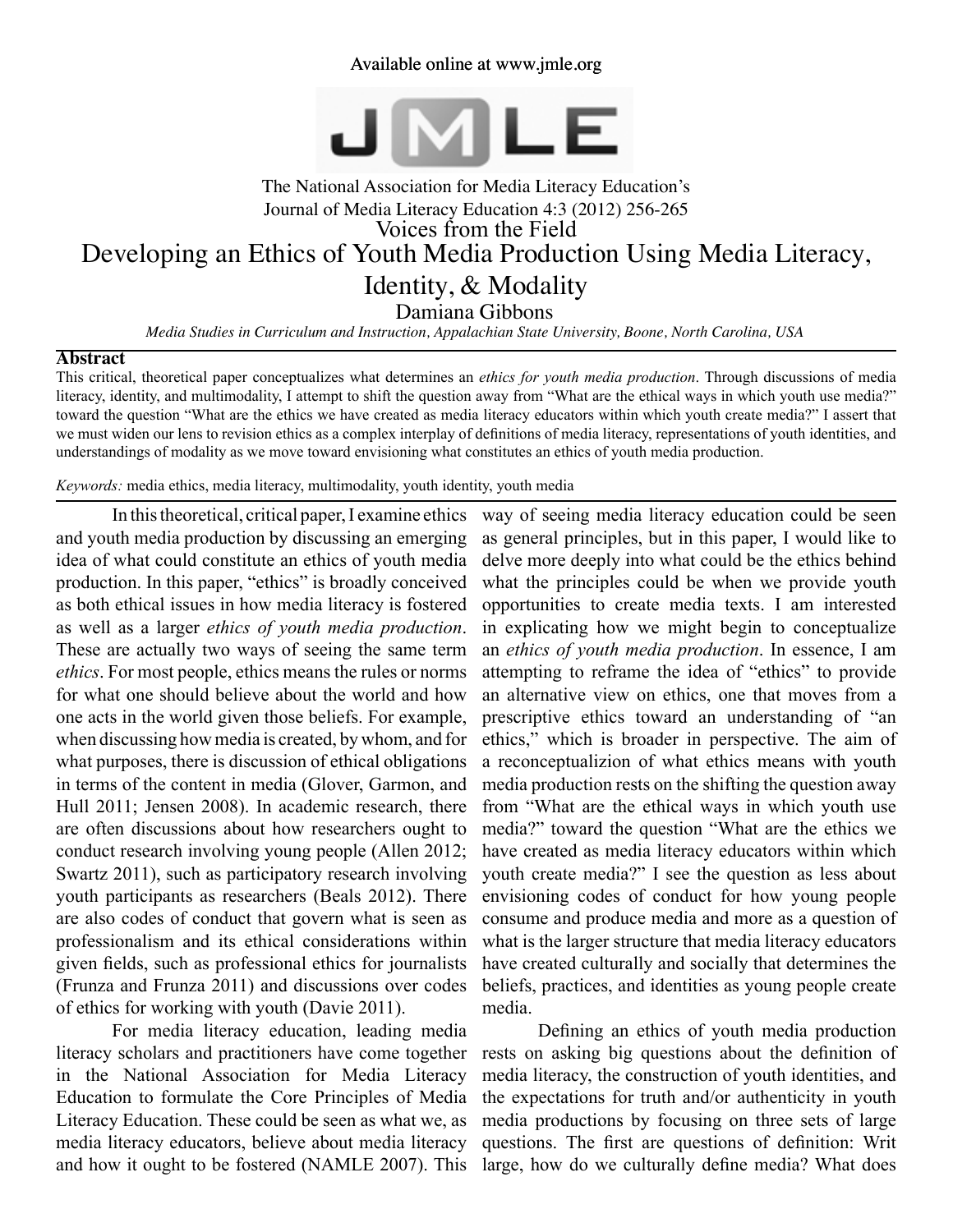"youth" mean? The second are questions of identity: Who is producing media? How are the youth media makers defined by others and how are they defining their own identities as young people and/or as people within specific communities? How can one see this identity construction, deconstruction, and codification in youth media spaces, including but not limited to the youth-produced videos? The third set of questions has to do with truth and authenticity: What do media literacy educators and/or youth believe about youth media production and its purpose? What responsibility do the adult educators and media scholars have to the youth and vice versa? How is that belief structured (ideology in media literacy practices)? What do youth produce given the beliefs and attitudes of those around them and what do they not produce?

What I have found is that three core components comprise the development of an ethics of youth media production: media literacy, ethics, and modality. As media literacy educators, we set up the spaces under which young people produce media, and it is vital that we understand what environment we, as adults, are creating. The cultural environment under which youth create media is complicated, and both adults and youth are under various constraints. For instance, in youth media arts organizations, the educators and directors must meet several demands from people, such as funders, other educators, community members, parents, and the youth themselves (Bing-Canar and Zerkel 1998). Moreover, there are outside pressures on the media that young people produce as they could fall under expectations of what certain groups of young people must tell, e.g., using visual tropes of gangs in urban youth films (Fleetwood 2005) or telling a story of personal struggle in after-school media programs (Hull and Nelson 2005). Therefore, drawing on works on the areas of media literacy, identity, and multimodality, I assert that youth media (e.g., digital autobiographies or community documentaries) are bound by conditions of modality. What I contend is that youth media are bound by what is believed to be true and/or worth producing within the cultural environment in which they are producing their media. In other words, youth are bound by what is seen as ethical for youth to produce and by the limits of expression itself because youth media are actually embodied, social speech acts (Bakhtin 1979/1986) as the media texts that youth produce, e.g., youth-produced films, become part of a much larger set of social interactions and expectations. It is through examining this interplay of media literacy, identity, and modality that an understanding of an ethics of youth media production emerges.

This article begins with how media literacy is often framed in current scholarship by two concurrent ways of thinking: (1) how media literacy envisions youth and their place in relation to media and (2) how youth media scholars and media literacy educators frame youth in terms of ethics and media. Then, I will move to a discussion of how this framing is enacted in youth media production in terms of identities. Last, I will discuss how modality is operating to provide boundaries to what marginalized young people can produce and why. What this conceptual article provides is a way of seeing the big picture of the different environments as well as the affordances and constraints that media literacy educators and scholars have created culturally and socially under which and through which young people, especially those who are marginalized in some way, are creating media about themselves, their lives, and their communities.

#### **Defining Media Literacy**

Currently, there are two different perspectives on media literacy that are the focus of recent scholarship a focus on protectionism and/or on empowerment (Hobbs 2011). Hobbs (2010) sees these two perspectives as a two-sided coin with protectionism on one side and empowerment on the other. Protectionism focuses on protecting children from media's effects by teaching them how to interact with and to read the media in their everyday lives in ways that are personally meaningful for the students. The empowerment persective rests on the idea that "young people [are] capable, resilient, and active in their choices both as media consumers and as creative producers" (Hobbs 2011, 422). Media literacy education attempts to address both equally; yet, often in terms of pedagogy, media is seen as positive if, and only if, it can be the means to something else. Though there has been a push toward broadening what is meant by literacy, such as the idea of new media literacies (Lankshear and Knobel 2008), and there has been ground-breaking work in integrating media literacy in classrooms (Hobbs 2007) and other learning environments (Burn 2009), all too often media is seen as acceptable in classrooms as long as it is used to move students to an understanding of print-based texts.

Yet, there are other scholars and educators who focus on analyzing media in their own right. Baker (2011) defines media literacy and offers educators helpful pedagogical tools, such as David Considine's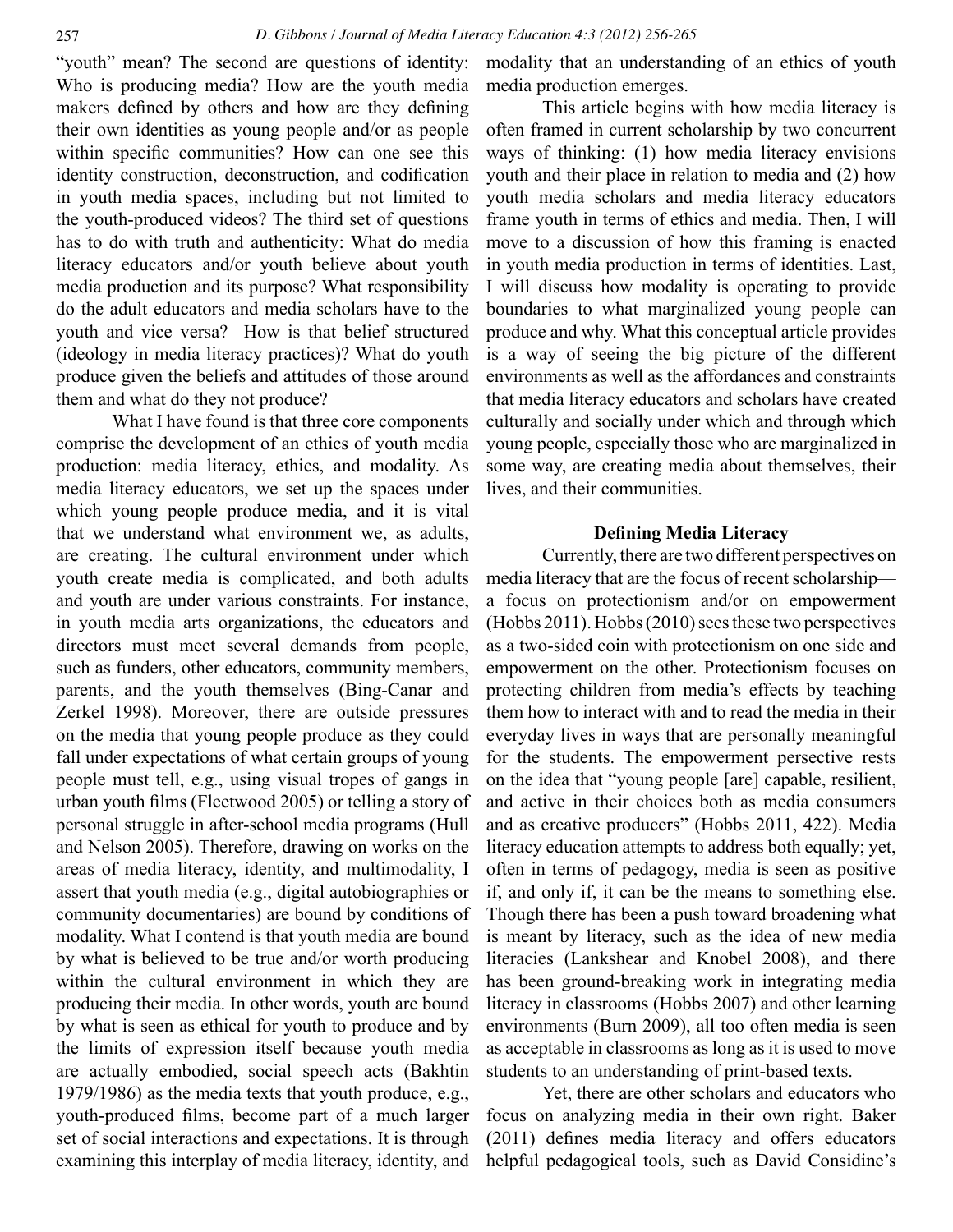useful TAP (Text-Audience-Production) Model (Considine, Horton, and Moorman 2009). Another resource is the National Association for Media Literacy Education's Core Principles, which outline how leading media literacy education scholars and practitioners help "individuals of all ages develop habits of inquiry and skills of expression that they need to be critical thinkers, effective communicators, and active citizens" (NAMLE 2007, 1). What the Core Principles help educators think through is how media literacy education is meant to help young people to think for themselves when it comes to media and then to be able to live well with others. The education part of media literacy education is the attempt to foster young people's engagement with media for themselves. For example, Redmond (2012) shows how three media literacy educators effectively fostered what she called "critical enjoyment" in their media literacy teaching. In terms of media education that focuses on media critique, such teaching pushes the field further.

#### **Changing Definitions of Media Literacy and Youth**

This view is shifting slowly, however, as the field struggles to move forward as the definitions of media literacy and of young people themselves have increasingly changed. Consumer-oriented media literacy scholars and educators see children or youth as the adults want them to be, and their pedagogy follows (or attempts to create) these idealized versions of "child." This may lead to attempts to protect children from media when they do not need protection and to an undervaluing of youth responses to media. Yet, countering this view is the fact that student agency has become increasingly important in media literacy education as students are seen as creating (co-creating) meaning and as producing media texts themselves (Buckingham 1998, 2003; Buckingham, Willett, and Pini 2010; Burn 2009; Halverson, Lowenhaupt, Gibbons, and Bass 2009). Buckingham (2006) complicates the notion of children as passive consumers of media when he asserts that now a child is seen as "a sophisticated, discriminating, critical consumer. Children have become 'kids'; and kids, we are told, are 'smart,' 'savvy,' and 'streetwise'" (30). "Child" is constructed differently, and re-labeled "kid."

Of course, though, this is still an identity placed *on* the children by adults. This can make the construction of identity both powerful and highly suspect as children do not accept this putting on of identity without question but often assert agency through their use of media (Buckingham 2006). Youth and adults are constantly negotiating identity socially; therefore, children's reactions to media are socially constructed as well. Definitions are contentiously determined for "real[ity]," "truth," "right[s]," and defining both meaning and identity is an "ongoing struggle" (Buckingham 2006, 45). For educators, it must be understood that classrooms are not easy places to negotiate meaning, but negotiating meaning is the only way to teach media literacy education.

#### **Defining Ethics and Youth Media**

Later in this article I will discuss how this view becomes even more nuanced as one moves toward a larger view of an ethics, a view that disucsses the cultural environment within which media scholars and educators and young people create media. It is this larger ethics that I will be working toward, an ethics that takes into consideration how media literacy is defined, how identities are constructed, and how particular expectations for truth and authenticity vary depending on who is producing media and for whom the media is produced. But, in this section, I will discuss how ethics and youth are discussed in the literature, in which contemporary theories about ethics and youth media follow a similar mindset to that of protectionism in media literacy.

To most scholars discussing ethics and youth, ethics means a set of ways of thinking and acting similar to professional codes of conduct. The assumption is that the goal is to develop ways that youth can learn to think and act in ethical ways based on a set of morals or beliefs that the adults will teach them. For example, Lesnick (2006) examines how teachers set up classrooms for students to become "ethically engaged people" (43). When adding media to the mix, the media and/or technology is seen as a means to the end of students learning ethical engagement. James et al. (2009) assert that young people need to learn to develop "new ethical minds" as they learn to navigate new media spaces, such as online game play (5). Hamilton (2000) takes a similar stance when she discusses how education must meet the changing world by teaching students how to think through technology use with an eye toward ethics. She advocates that adults help children develop "habits of ethical thought" (24). Classrooms are spaces in which the adult teachers, who have knowledge of particular ways of thinking and doing with media, pass on that knowledge to the youth who lack those skills or whose skills are still in development.

The clearest articulation of this view of ethics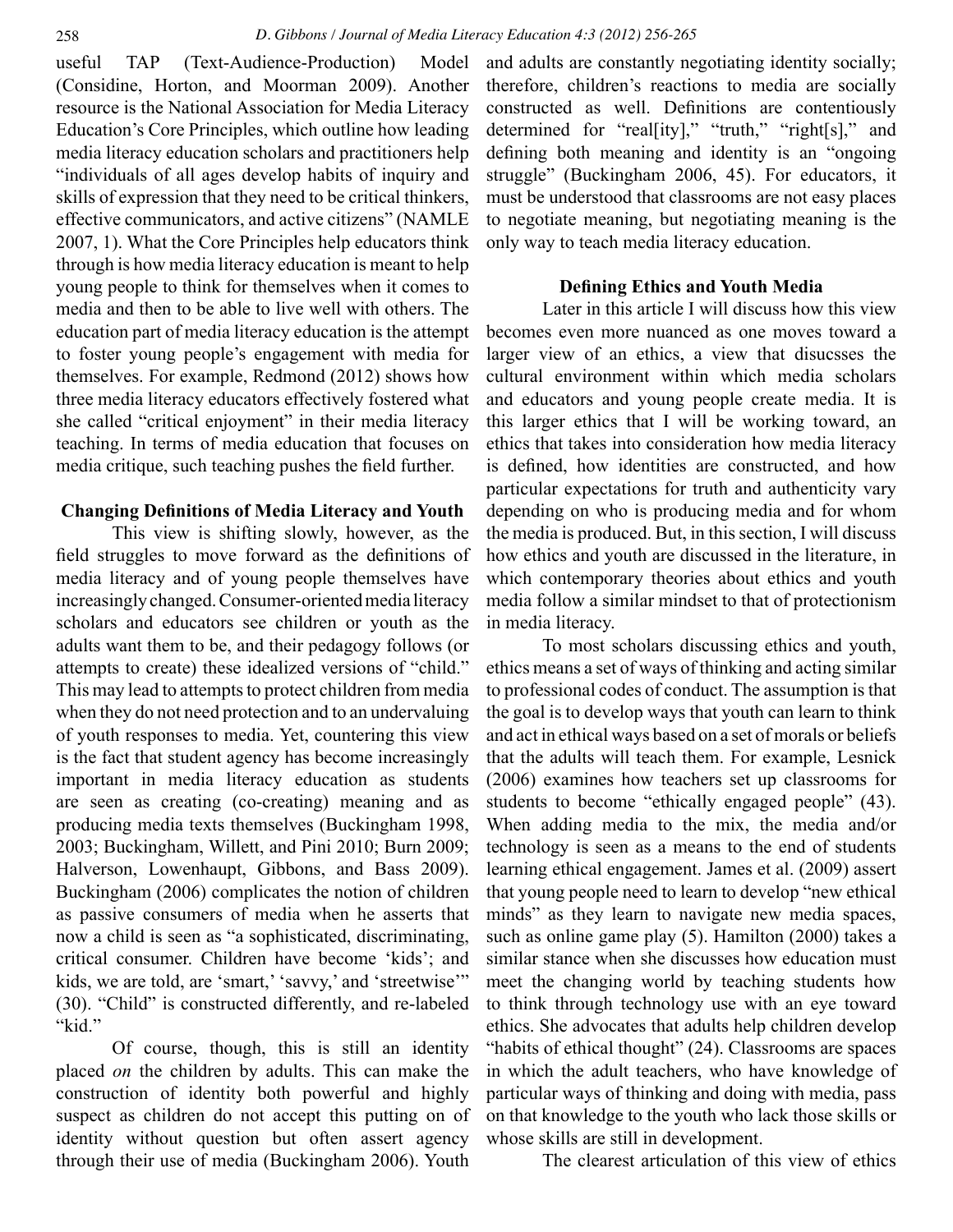in youth media is the Jenkins et al. (2006) white paper, *Confronting the Challenges of Participatory Culture: Media Education for the 21st Century*, in which they claim that educators and scholars must redefine what is meant by ethics in terms of technology use given the rapid advances in media technology and our relationships to it and to each other. They describe the "Ethics Challenge" in media literacy education: "One important goal of media education should be to encourage young people to become more reflective about the ethical choices they make as participants and communicators and the impact they have on others" (n.p.). Yet, the stance does not change from the focus on how adults should teach youth to use media ethically, as the focus remains on the youth as the ones in need of ethics, while the adults are the ones with ethics who will transmit it to the youth.

#### **Defining Identities**

What the work of Jenkins et al. (2006) does add to the discussion, however, is an attempt to shift the debate about the technological divide away from a focus on access to technology and toward a view that focuses on the social dynamics and interactions that are foundational to media literacy. This turn to the social is a necessary move as we, as media literacy educators, are attempting to free up participation to make it more social, more equitable, and more inclusive. This has been done successfully in in-school settings (Burn and Durran 2007; Hobbs 2007) as well as out-of-school settings where media educators are called to empower youth to critique and (re)create media in youth media arts organizations (Goodman 2003; Halverson and Gibbons 2010). Yet as media literacy educators, we must also teach young people within particular settings and under a variety of constraints, such as building sustainable media literacy across the wide geographic distances in the US (Kubey 1998). It is no easy task we have set out for ourselves.

#### **Identities, Ethics, and Media Literacy**

My recent research has been with young people who are historically marginalized in some way, e.g., Native, poor, multi-ethnic (Gibbons 2010; Gibbons, Drift, and Drift 2011; Halverson and Gibbons 2010; Halverson, Lowenhaupt, Gibbons, and Bass 2009). When discussing identity, I saw first-hand the additional complexities with how these youth might perform their lives in their media, and I've come to discover that an ethics of youth media production must acknowledge is that youth identities are: multi-dimensional, performative, socially-constructed, and, to some extent, authored by the youth.

The first part that must be acknowledged is that identity itself is not static and uni-dimensional. Adults and youth use identities to find their place in the world and to give meaning to their experiences. Satya Mohanty (1993/2000) discusses how this is true with marginalized identities:

Identities are theoretical constructions that enable us to read the world in specific ways. It is in this sense that they are valuable, and the epistemic status should be taken very seriously. In them, and through them, we learn to define and reshape our values and our commitments... (43)

For Mohanty, there is a belief that identity can be known as an objective social location but that identity is also constructed culturally. This was true in my past research. Identity was not static. It did not matter whether the teens had been given a predetermined identity or whether they had been able to play with identity by choosing alternatives. For example, one of my youth participants wanted to include a shot of an island in a video she was producing about her identity as a fancy shawl dancer (a traditional dance in her Native community), but before she could use the shot of the island, she had to clear the footage with the elders in her tribe. She had had no problem with having to ask for permission for part of her video, though, because she already felt connected to her community and she felt that the only reason she was making the video was to honor her people and Mother Earth (Gibbons, Drift, and Drift 2011). From this example and many others, I found that "identity" was *real* for the youth participants and for the adults who worked with them. When it comes to identity work with youth, then, it does not matter that identity is a "theoretical construction." Identity is a tool, identity is used by adults and young people alike; therefore, it is valuable.

This brings me back to ethics. An ethics, in this article, is the set of beliefs and actions that show how adults and young people interact with one another as young people create their own media. This way of seeing an ethics is based, in large part, on Bakhtinian ethics. For Bakhtin, fundamentally, life is performed, and it can be understood not through its content but through that performance: "For my entire life as a whole can be considered as a single complex act or deed that I perform: I act, i.e., perform acts, with my whole life, and every particular act and lived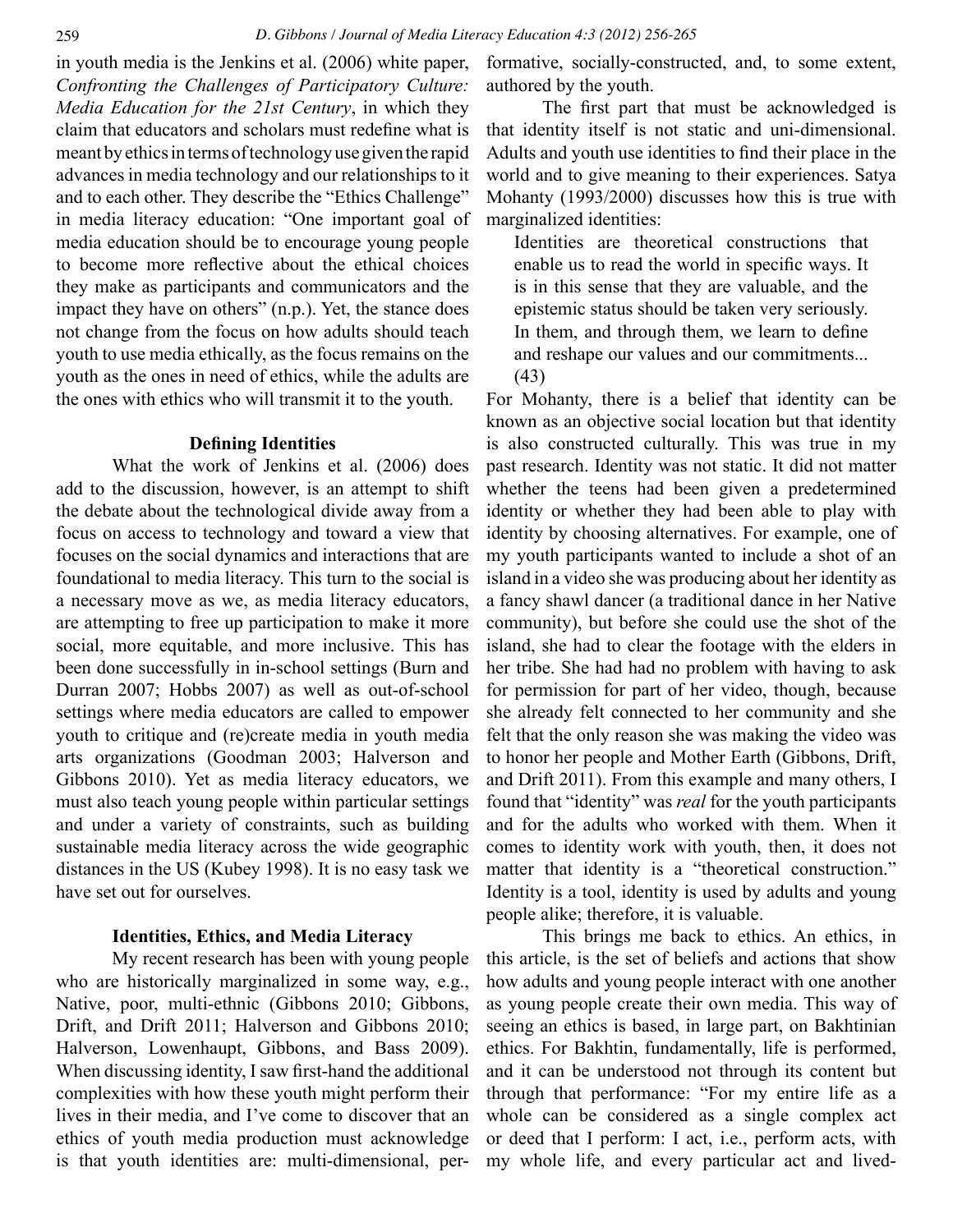continuous performing of acts" (Bakhtin 1919/1993, 3). For Bakhtin, we are all individual beings who perform acts and deeds that occur in a series of acts and deeds. This is life as a series of performed acts. What is key, however, is that these acts are *answerable*, which means that we situate these acts for ourselves and in particular context. We must answer for our acts and deeds by acknowledging them, by essentially acknowledging our beings (selves) in relation to the acts and to the world. We are not determined by our world, but rather, we figure out our beings (selves) as we live our lives in these series of performed acts that we try to make sense of. We answer for our acts through aesthetics, such as media, as we use it to understand these acts and to answer for them to ourselves. In this way, the act of producing media has these interplays in it as young people create media as a performed act, the adults and others ask the youth to answer for those media and its creation, and so on. It is this environment in which young people assert their identities through performed acts and the adults respond to those that make up a series of acts. This understanding of how identities are interacting is at the heart of an emerging understanding of an ethics of youth media production.

Another of Bakhtin's ideas can help us to see how youth media functions: Bakhtin's (1986) discussion of speech genre. What is happening is that youth are able to express themselves as selves, to a point, because what they are creating is occuring in a series of ''utterances'' (Bakhtin 1979/1986), which could be thought of as the way the answerable acts or deeds are enunciated. These utterances are governed not only by conventions within speech genres but also by their places within the act of communication. Bakhtin (1979/1986) states:

Our speech, that is, all our utterances (including creative words), is filled with others' words, varying degrees of otherness or varying degrees of 'our-own-ness,' varying degrees of awareness and detachment. These words of others carry with them their own expression, their own evaluative tone, which we assimilate, rework, and re-accentuate. (89)

Youth are expressing certain aspects that are their own, but they are not doing so in isolation. They are expressing themselves through a medium that has its own conventions. Also and importantly, they are creating utterances that are "filled with others' words.'' For example, in some research with colleagues, we found that young people in rural organizations create

experience is a constituent moment of my life—of the media that is more community-focused than youth in urban areas who created videos that were much more individually-focused (Halverson, Lowenhaupt, Gibbons, and Bass 2009), which means that the rural youths' utterances were more crowded than the individually-focused urban youth.

> Therefore, identity is a multiplicity to which we have some control (Mohanty 1993/2000), and it is expressed through media that are partly our own and partly made up of others' expressions (Bakhtin, 1979/1986). But there is another piece of the puzzle. We need to think about identity as not only 'being' but also as 'becoming.' Stuart Hall (1990) offers a strong point by stating that ''perhaps instead of thinking of identity as an already accomplished fact, which the new cultural practices then represent, we should think, instead, of identity as a 'production', which is never complete, always in process, and always constituted within, not outside, representation" (222). For Hall, there are two ways of thinking about cultural identity. One is a shared culture, "a sort of collective 'one true self<sup>"</sup> (225). Another is recognition that although there might be many shared commonalities between people, there are also significant differences. "Cultural identity, in this second sense, is a matter of 'becoming' as well as 'being'" (225). In NAMLE's Core Principles, one of the key principles is that media literacy educators must recognize that "media are part of culture and function as agents of socialization" (NAMLE 2007, 5). This is true, and in this case, we must also recognize that what is meant by cultural identity is, in fact, quite complicated. Identities do not occur outside of representation; nor are people completely bound to identities because they do not exist as a given that is handed down without contest. Identities are negotiated. Identities are multiple. Identities are made and re-made socially.

> It is in the representations in the media that youth are expressing identities and creating identities. Yet, how is identity being expressed in the making of youth media as well as the youth media texts themselves? A useful way of seeing how youth perform social identities in digital spaces is Merchant's (2006) distinction between social identies that are ''anchored'' and those that are ''transient'':

I use the terms 'anchored' and 'transient identity' to distinguish between positions which are profoundly influenced by a long history of socio-cultural practices (such as gender or religion) and those with are more easily made, remade, and unmade (such as fandom)…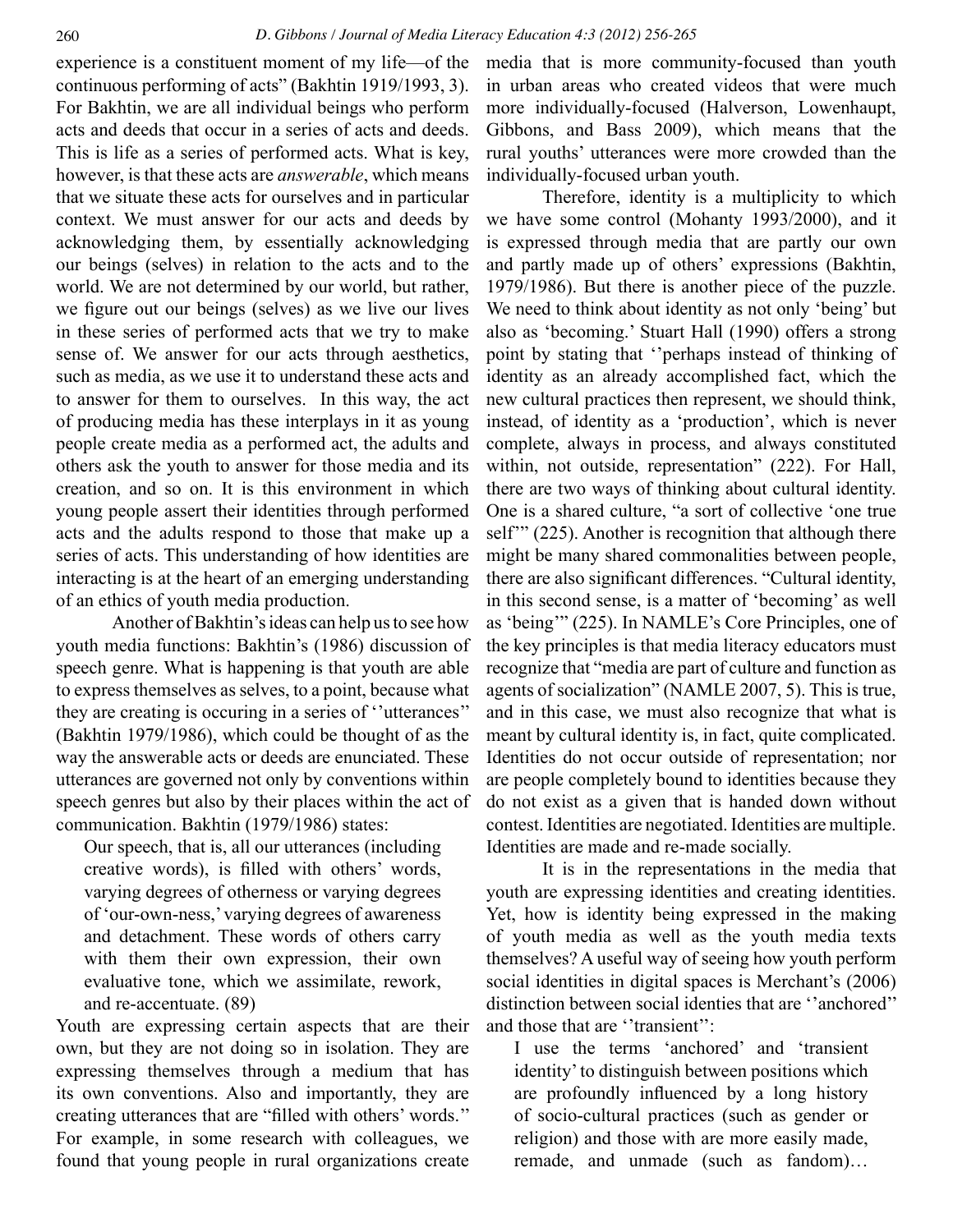[These] artefacts and discourses related to transient identities map on to more pervasive social realities, often in quite complex ways. (Merchant 2006, 304)

Merchant goes on to analyze computer-mediated communications between children, namely images and conversations posted online, to show how the anchored and transient identitites play out in digital spaces. He found that children are ''authoring'' (310) both types of identities to one another in complex ways through these multimodal texts. What is very useful about this idea is that it recognizes that there are aspects of identity that do not change and those that can change, and children and youth are able to work with both in strongly persuasive ways in their media. In fact, children make very complicated identity choices with adults' help but also very much on their own. What this means is that children and youths' identities are not only multiple and social but also young people on their own are able to ''author'' identities in media spaces.

#### **Defining Modality**

So what does this mean for youth media production? Youth do not create media texts in a vacuum. Whether youth create media as part of school communities (Hobbs 2007) or as part of youth media arts organizations (Halverson 2010), youth create media within cultural environments. These cultural settings invariably have their own sets of expectations that govern what can and cannot be created and which stories are and are not told. I assert that these expectations are based on questions of truth and authenticity in youth media production, and these expectations are expressed through *modality*. At its basic level, modality refers to how true a given expression, text, or genre is to a group of people (Kress and van Leeuwen 2006). For Kress and van Leeuwen, modality is determined by "modality markers," or motivated signs. All signs are motivated, which simply means that signs occur in a social context and that they are endowed with meaning by people according to who they are and by what people want to accomplish with the sign (Kress and van Leeuwen 2006). What this means is that children and adults alike strive to be understood, and they choose from a variety of signs in order to express "plausible meanings." They know that not all signs will work in any given interaction. They must choose wisely.

I'm choosing to add modality to the discussion along with media literacy and identity because modality is a linguistic term that allows for some flexibility in its definition. It has an elasticity that can allow for complexity, which is much needed with dealing with such abstract, yet powerful, terms as truth and authenticity. Therefore, in this section, I will define modality in terms of the broader ideas of truth and authenticity, then in the last section, complicate this notion by returning to identities and how they can, are, and ought to be allowed to be expressed in youth media production.

#### *Modality as a Construction of Truths*

In this social semiotics view, modality determines truth because truth is created based on what the social group values and how they demonstrate those values through language—through the making and understanding of signs. Therefore, modality is:

[T]he truth value or credibility of [a] (linguistically realized) statement about the world…[do not] express absolute truths or falsehoods, it *produces* shared truths aligning readers or listeners with some statements and distancing them from others. It serves to create an imaginary 'we.' (Kress and van Leeuwen 2006, 155)

Truth is not something that exists on its own, and it is not something that exists in the content of what is talked about. Truth occurs and is created in the meanings people create together. Modality is determined by relationships. For example, if people were to hear a fisherman telling about a story about catching a fish that was "this big," paired with a gesture showing how big the fish was, most people have a shared truth that the fisherman did not actually catch a fish "this big." They all understand the shared truth of boasting about one's fishing prowess as a way to bond with (or at times to show oneself as superior to) others. In other words, we have a shared truth that what the fisherman is telling us is a lie, but we all understand that he is lying to achieve something socially.

#### *Modality as Expression of Authentic Identities*

What scholarship shows is that for marginalized youth, truth becomes even more complicated as often the overall determiner for modality for marginalized youth is often questions of, or demands for, ''authenticity.'' For example, in discussing her analysis of a summer workshop that taught teens how to produce videos in California, Fleetwood (2005) states:

[S]imilar to mass media and popular culture in the United States youth-based media arts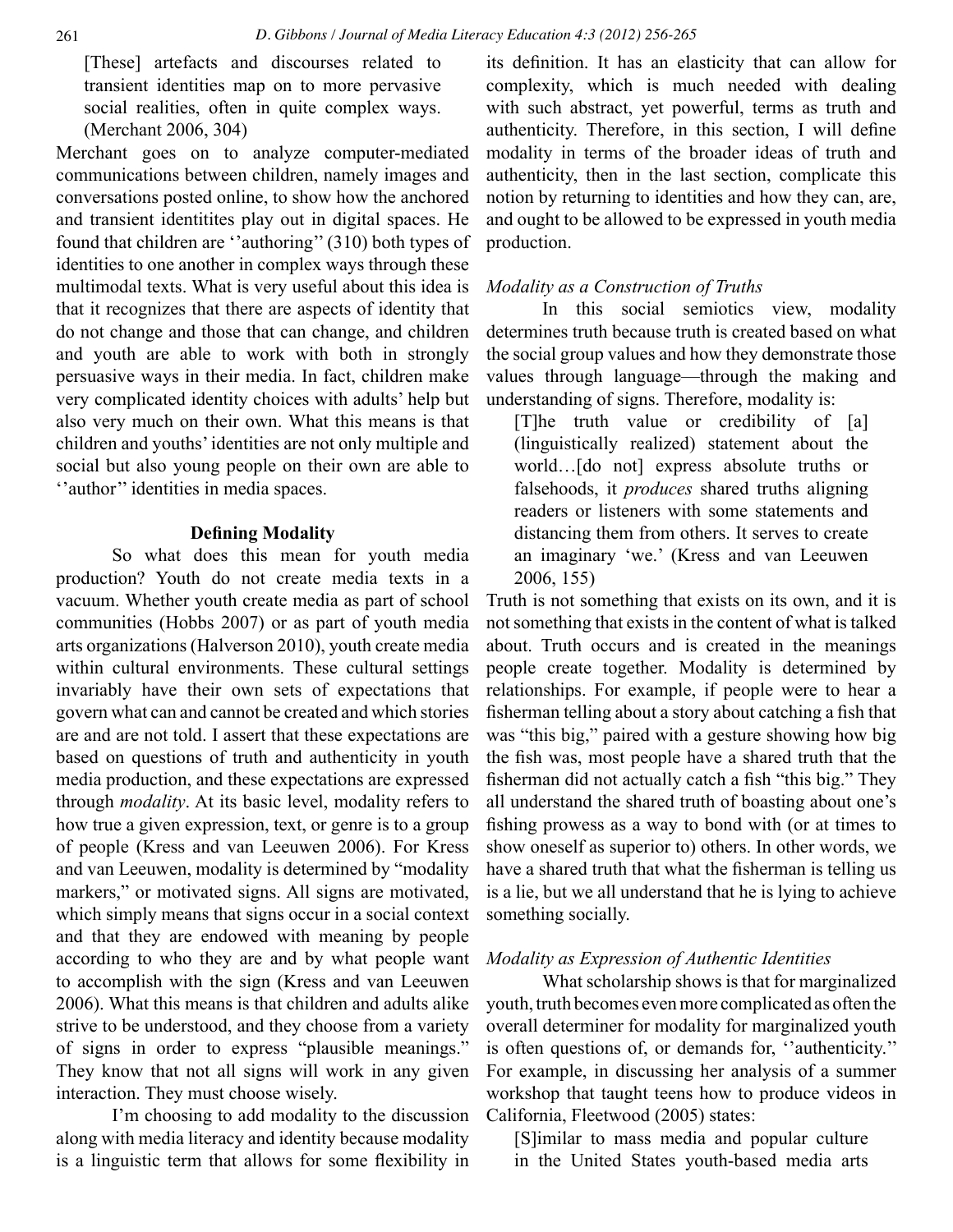organizations share a common goal—a drive, that is—to document an authentic urban experience from the perspective of racialized youth... Through video, media organizations attempt to connect with and document the temporally fleeting, but discursively repetitive and static, authenticity of a racialized youth experience. (Fleetwood 2005, 156-157)

It is seen as a given that marginalized youth have an experience that is different from the mainstream: it is "urban" and "racialized" before the youth begin the pedagogical process of learning how to produce a video. Moreover, the focus is on "authenticity," but there is no indication about who gets to determine what is "authentic."

A return to Bakhtin's "utterances" is useful here (Bakhtin 1979/1986). Youth-produced media is a combination of the youths' own utterances and those of others. Soep (2006) expands Fleetwood's (2005) analysis and connects it to Bakhtin's idea of utterances in her study of how young people talk to each other when creating an art exhibition. She finds that the youth are using "reported speech," which means that "a speaker's utterances are 'filled to overflowing' with other people's words, through quotes, indirect references and paraphrases, accents, and allusions…" (Soep 2006, 198). As the youth in her study created media texts, she found that

[t]he strikingly crowded character of this language, as explored here, unsettles conceptions of 'authentic youth voice' to the extent that individual young people, in these instances, in fact strategically leverage, dramatize, and experiment with varied real and imagined voices, even in a single utterance. (199)

It is not that marginalized youth have the free play with media that is hinted at by other media scholars (Buckingham 2006; Fisherkeller 2002; Jenkins et al. 2006). Their purpose is often predetermined—they must work to record/document their "authentic" and "real" (Fleetwood 2005) and everyday experiences in the ''crowded'' discourses (Soep 2006) in media production. In media literacy, then, marginalized youth do not have limitless options, and not all options would provide empowerment in all ways.

This push for authenticity and reality becomes more complicated when there are contradictions between what the youth see as authentic and what the adults in the school, organization, and/or community see as authentic. For example, in Bing-Canar and Zerkel's (1998) study, they describe how when they were working with young Arab-American girls to edit a video, the youth had a difficult time balancing the expectations of their community with their own desire to express what was "real" to the youth participants:

The interns (and all participants) struggled with several issues in the editing stage, generally centered on comments that were critical of the community. Would 'outsiders' or their parents misinterpret what they were saying? If they were critical of the sexism within their community, would that reinforce the stereotype of all Arabs as sexist? … Nonetheless, it was difficult for some to be critical on camera. (Bing-Canar and Zerkel 1998, 740-741)

It is important to note that striving for authenticity has consequences for media literacy that often go unexplored. The youth and adults are navigating very complicated interactions that are fraught with very real concerns of identity. Who can represent what? What is believable? By whom? What is real and what ought to be made public and visible? These are all very real concerns our understanding of how and why young people create media.

## **The Interplay of Truth, Identity, and Youth Media Production**

So, how do youth navigate all of these multiple pulls on identity as they make their media? One way of seeing how they navigate these spaces is by studying the media they produce. One can see how modality is working in youth media in a variety of ways. Rowsell and Pahl (2007) trace how identities of children of immigrants in England are present in different layers, including how they are present in the artifacts of the youth-produced texts, such as drawings and written work. Identity expressions are layered, and the texts instantiate the layers through lamination, or a layering of semiotic choices over time and space (Bakhtin 1981; Leander and McKim 2003). In youth media production, one can see how youth media are operating in a series of utterances that express identity, especially in terms of youth video production. Pahl (2011) finds that youth are able to assert their identities through creating digital stories in an after-school project in the United Kingdom and that tracing the different modal choices children (and those of their families) make throughout different stages of the process shows those identities through the digital stories themselves. Similar results were found in a discussion of how identity was expressed and fixed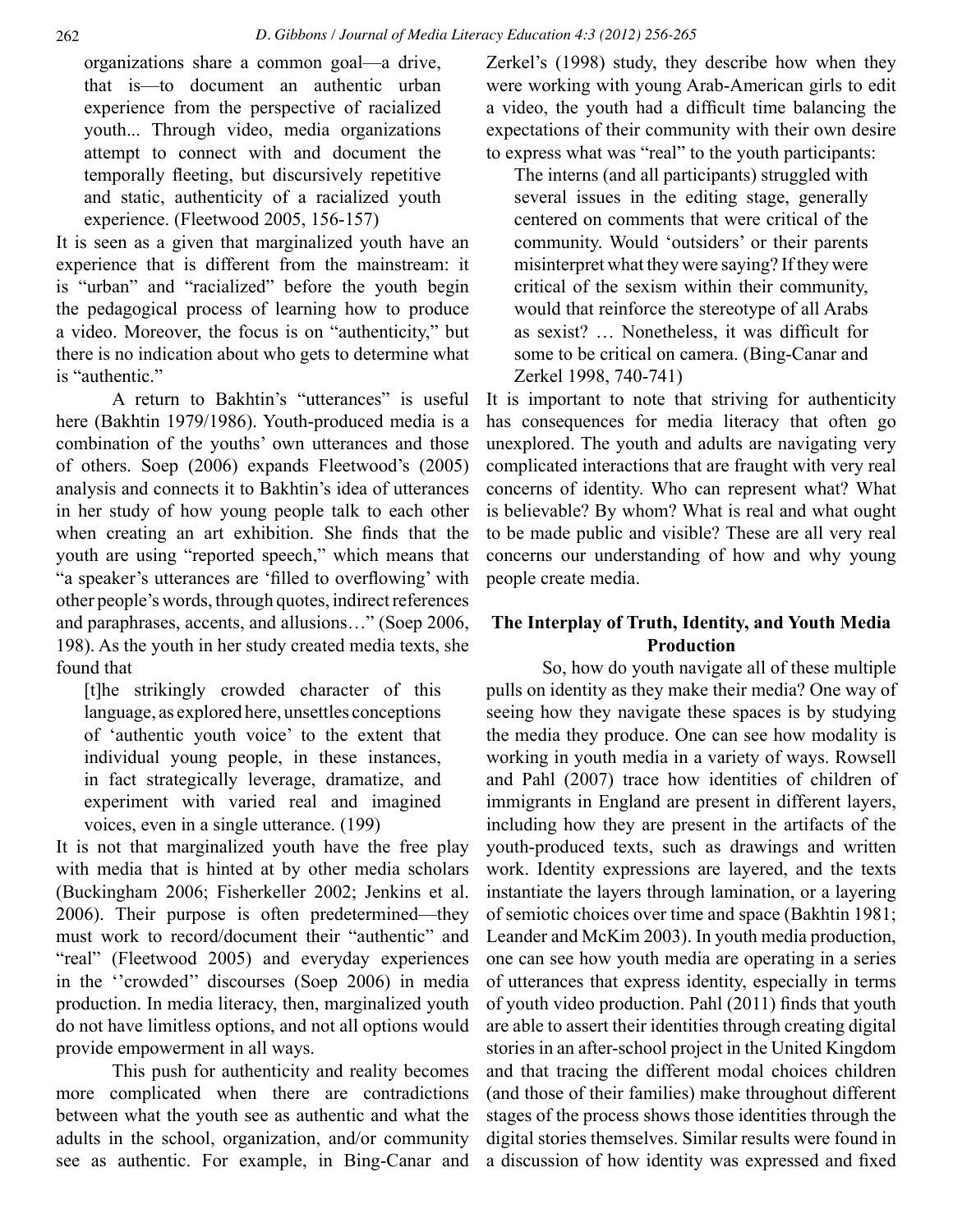in a digital story created by a young African-American teen as part of a digital storytelling project in the United States (Nelson, Hull, and Roche-Smith 2008), by migrant youth in California (Scott Nixon 2009), with young Native youth (Gibbons, Drift, and Drift 2011), and with Canadian youth in schools (Rogers and Schofield 2005).

The idea that youth's speech in terms of media making are bound up with other people's speech does not mean that youth are unable to assert their identities in multimodal texts. In conducting social semiotic analyses of youth video production, Burn and Parker (2003) found that youth sometimes make modal choices in response to conflicts that arise during filming, and youth are able to address this conflict in their own ways in editing their videos. The youths' modal choices in their video often reveal as much about their own sense of themselves as youth as it did them as youth filmmakers (see also Halverson 2010). In analyzing multimodal texts in South Africa, Stein (2007) explored how youth identities are constructed via modal choices in her study of the storytelling practices of a Zuluspeaking, thirteen-year-old girl. By analyzing different instantiations of this girl's stories (written, drawn, and performed versions), Stein found that the girl used modes as "semiotic resources" to connect her identity to the "history and language practices of her home and wider community" (44).

## **Discussion and Conclusion**

What this interplay between media literacy, modality, and identities shows is how truly complicated media production is for youth. Presenting identity to oneself is difficult enough, but to represent and present identity in media form and for others is especially challenging. We must keep in mind that all youth are often actually representing their lives in their youthproduced media, which means that we are asking them to answer for their acts (Bakhtin 1919/1993) in specific ways. What this means, then, is that when it comes to media literacy, though perspectives on youth and media are shifting toward a view that sees youth as more agentive, there is still a prevalent view that adults are the ones who have media critique and production skills and youth are recipients of that knowledge. Ethics and youth media are seen similarly. Adults have ethics; youth are learning those ethics.

But, when one takes into account what identities can mean for marginalized youth, this needs to become a bit more nuanced. Not only are youth under new definitions of "kids'' (Buckingham 2003), many youth are also seen as marginalized in some way. This means that though life is performed through a series of acts (or utterances), what can be performed, for whom, and why becomes more contested with these youth. The media these youth create, and the identities asserted enter into larger discourses, and the negotiations of identity for these youth are trickier than what is commonly recognized by scholars studying ''participatory culture'' (Jenkins et. al 2006), and recognizing this complexity in classrooms becomes even trickier.

As previously discussed in this article, many scholars and educators are attempting to recognize the complexities inherent in fostering media critique and production, and this article is part of this new trend. My focus is on developing a new lens to see the ethics of youth media production as a larger construct, in other words the environments created by adults and youth within which the youth are creating their media. Along with considerations of media literacy and identities, then, are larger questions of modality. In particular, we must consider the difficulties inherent in what is seen as worth producing and what is seen as believable for particular audiences and particular youth. What is seen as true and authentic with media production with youth is a push-pull dynamic in which youth are positioned in particular ways. Sometimes space can be made for youth to put forward their own voice in scholarship, such as the chapter I co-wrote with one of my youth participants and her mother (Gibbons, Drift, and Drift 2011). In this article, I'm attempting to make space for the idea that the discussion of ethics when applied to youth media ought to be more broadly conceived. It is an ethics overall that is determining what can be produced, by whom, and to what ends.

The ethics of youth media production is this interplay between media literacy and modality that fosters an ethical framework, and it is this emerging understanding of an ethics of youth media production that we must be aware of as media literacy educators to understand what we are teaching, what we are masking, and what is possible in youth media production for all young people. I hope that what would follow this recognition is more people creating space not only for youth media production itself for all youth; but also, that this space will be helpful for media literacy educators who themselves recognize this larger, more complicated ethics as they are fostering media literacy to make the case for their more inclusive media literacy teaching.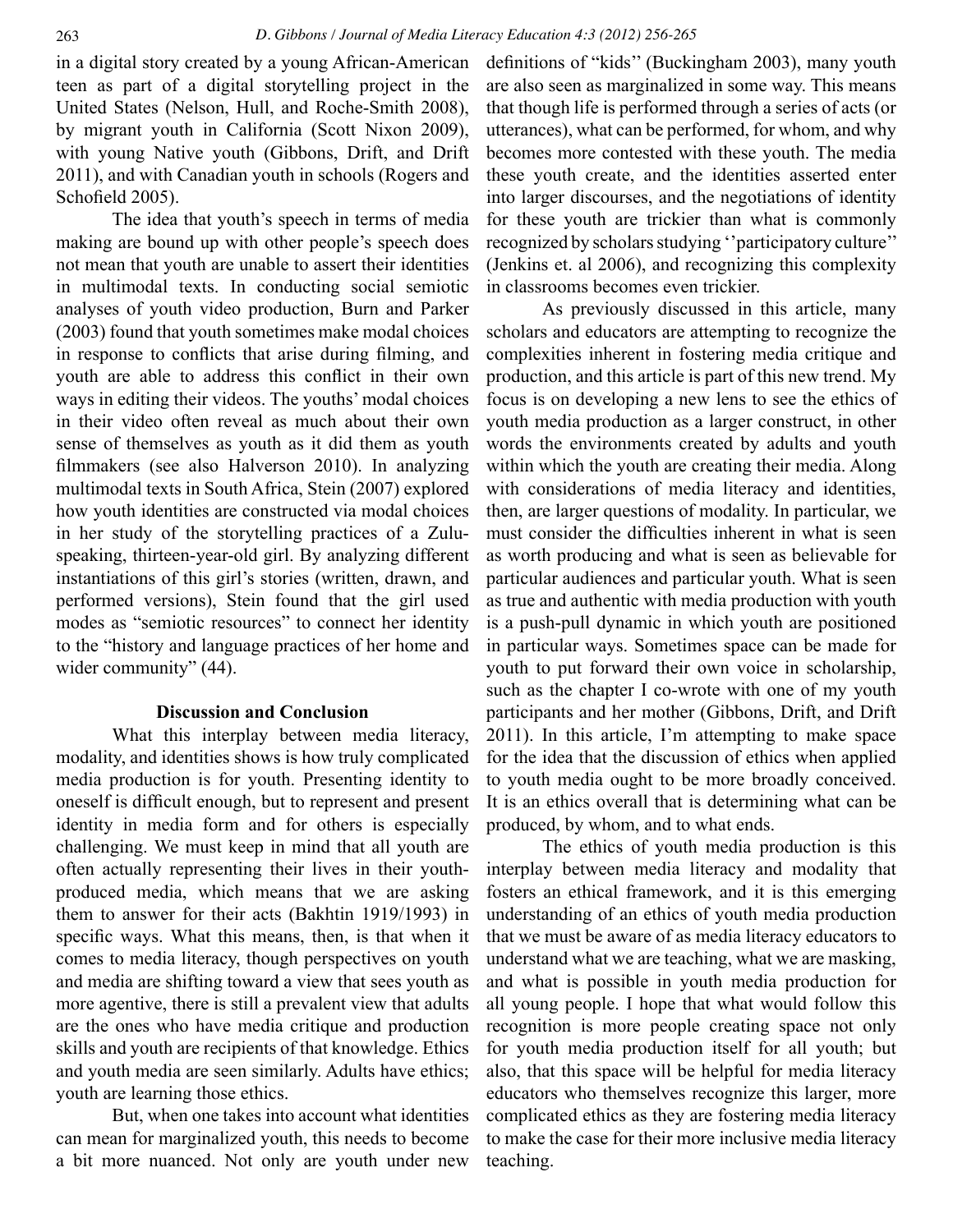#### **References**

- Allen, Quaylan. "Photographs and Stories: Ethics, Benefits, and Dilemmas of Using Participant Photography with Black Middle-Class Male Youth." *Qualitatative Researcher* 12: 444-459.
- Baker, Frank. 2012. *Media Literacy in the K-12 Classroom*. Eugene, OR: International Society for Technology Association.
- Bakhtin, Mikhail M., trans 1981. *The Dialogic Imagination: Four Essays by M.M. Bakhtin*. Translated by Vadim Liapunov and Kenneth Brostrom. In *Four Essays by M.M. Bakhtin*, edited by Michael Holquist. Austin, TX: University of Texas Press.
	- ———, trans 1979/1986. "The Problem of Speech Genres." Translated by Vern W. McGee. In *Speech Genres and Other Late Essays*, edited by Caryl Emerson and Michael Holquist, 60-102. Austin: University of Texas Press.
		- ———, trans 1993. *Toward a Philosophy of the Act*. Translated by Vadim Liapunov. Austin: University of Texas Press.
- Beals, Fiona. 2012. "Moving Beyond the Academic Doors: Addressing Ethical Issues in NGO Youth Research." *Youth Studies Australia* 31(3): 35-42.
- Bing-Canar, Jennifer, and Mary Zerkel. 1998. "Reading the Media and Myself: Experiences in Critical Media Literacy with Young Arab-American Women." *Signs* 23(3): 735-743.
- Buckingham, David. 1998. "Media Education in the *Communication* 48(1): 33-44.
- ———. 2003. "Media Education and the End of the Critical Consumer." *Harvard Educational Review*  73(3): 309-327.
	- ———. 2006. *Media Education: Literacy, Learning, and Contemporary Culture*. Cambridge, UK: Polity Press.
- Buckingham, David, Maria Pini, and Rebekah Willett. 2007. "'Take Back the Tube!': The Discursive Construction of Amateur Film and Video Making." *Journal of Media Practice* 8(2): 183-201.
- Burn, Andrew. 2009. Making New Media: Creative Production and Digital Literacies. New York, NY: Peter Lang Publishing.
- Burn, Andrew, and James Durran. 2007. *Media Literacy in Schools: Practice, Production and Progression*. Thousand Oaks, CA: Sage Publications Inc.

Burn, Andrew, and David Parker. 2003. *Analysing Me-*

*dia Texts*. Continuum International Publishing Group.

- Considine, David, Julie Horton, and Gary Moorman. 2009. "Teaching and Reaching the Milennial Generation Through Media Literacy." *Journal of Adolescent and Adult Literacy* 52(6): 471-481.
- Davie, Ann. 2011. "A Code of Ethics for Youth Work?: Notes for a National Discussion." *Youth Studies Australia* 30(2): 57-59.
- Fisherkeller, JoEllen. 2002. *Growing Up with Television: Everyday Learning Among Young Adolescents*. Philadelphia: Temple UP.
- Fleetwood, Natalie R. 2005. "Authenticating Practices: Producing Realness, Performing Youth." *Youthscapes: The Popular, The National, The Global*, edited by S. Maira and E. Soep, 155-172. Philadelphia: University of Pennsylvania Press.
- Frunza, Sandu, and Mihaela, Frunza. 2011. "The Ethical Fundamentals of the Responsibility of the Journalist." *Journal of Media Research* 1(9): 33-43.
- Gibbons, Damiana, Téa Drift, and Deanna Drift. (2011). "Whose Story Is It? Being Native and American: Crossing Borders, Hyphenated Selves." In *International Perspectives on Youth Media: Cultures of Production & Education*, edited by Fisherkeller, J, 172-191. New York: Peter Lang Publishers, Inc.
- Gibbons, Damiana. 2010. "Tracing the Paths of Moving Artifacts in Youth Media Production." *English Teaching: Practice and Critique* 9(1): 8-21.
- UK: Moving Beyond Protectionism." *Journal of*  Goodman, Steven. 2003. *Teaching Youth Media: A Critical Guide to Literacy, Video Production, and Social Change*. New York: Teachers College Press.
	- Glover, Rebecca J., Lance Garmon, and Darrell M. Hull. 2011. "Media's Moral Messages: Assessing Perceptions of Moral Content in Television Programming." *Journal of Moral Education* 40(1): 89-104.
	- Hall, Stuart. 1990. "Cultural Identity and Diaspora." In *Identity*, edited by Jonathan Rutherford, 222- 237. London: Lawrence and Wishart.
	- Hamilton, Mary. 2000. "Educating Our 'Selves': The Ethics of Technology." *The Journal of Midwest Language Association* 33(2): 17-26.
	- Halverson, Erica R. 2010. "Film as Identity Exploration: A Multimodal Analysis of Youth-Produced Films." *Teachers College Record* 112(9): 2352-78.
	- Halverson, Erica R., and Damiana Gibbons. (2010). "'Key Moments' as Pedagogical Windows into